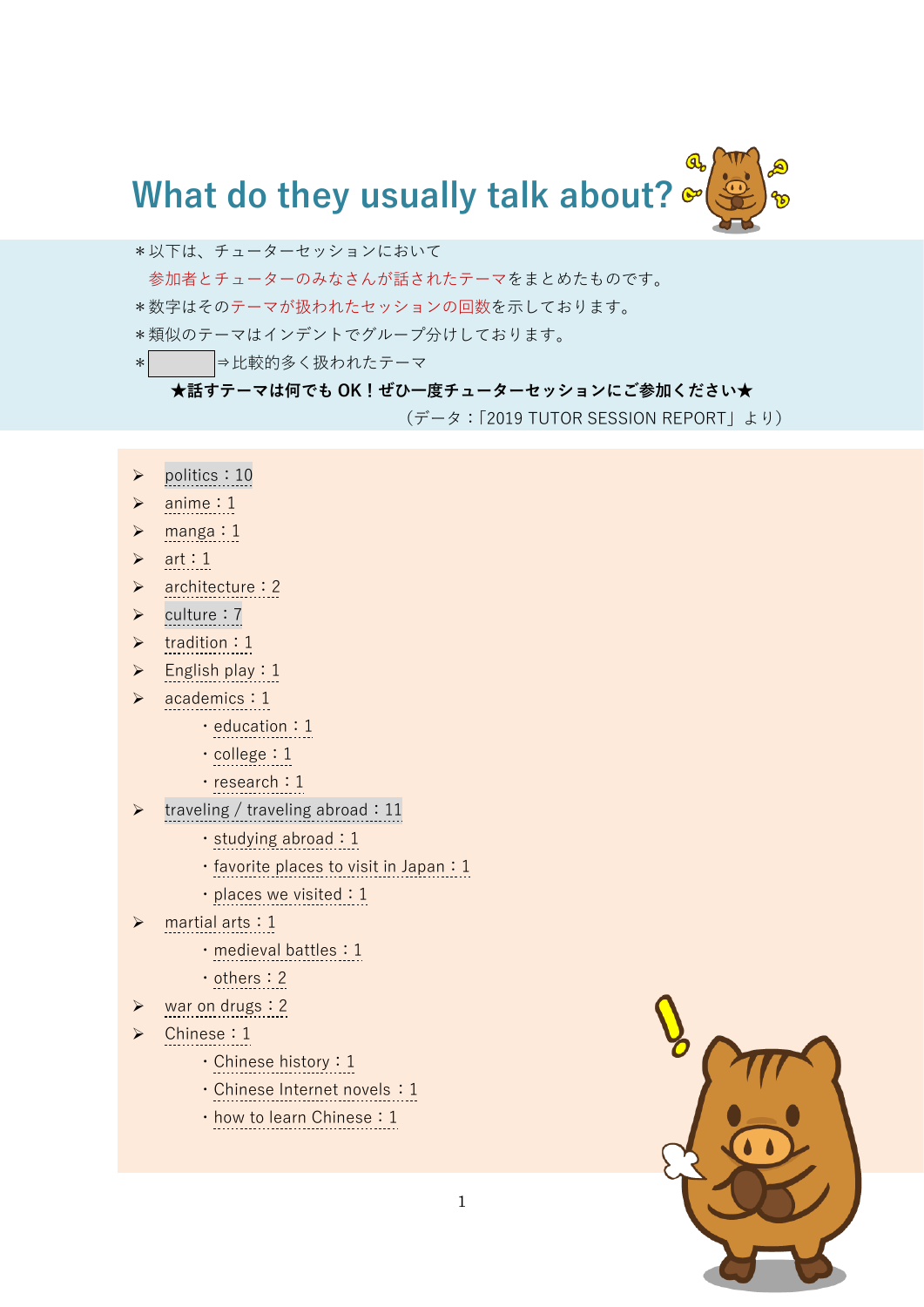- $\triangleright$  English vernacular : 1
	- $\cdot$  basic English conversation: 1
	- ・how to learn language:1
	- ・English pronunciation:1
	- ・English class:1
- ➢ scandal:1
- ➢ geopolitics:1
- $\triangleright$  genetic engineering : 1
- ➢ movies:1
- ➢ languages:1
	- · language learning resources : 1
- ➢ food:9
	- · places to eat in Kobe: 1
	- ・life and food in Japan:1
- ➢ club activities:1
- studying: 1
	- ・exams:1
	- $\cdot$  homework / assignment : 1
	- · application of an exchange program : 1
- ➢ games:1
- about ourselves: 1
	- ・hobbies:4
	- · personal experiences : 1
	- ・interests:1
- sports: 1
	- ・boxing:1
	- ・fishing:1
	- ・soccer:1
- $\triangleright$  jobs : 1
	- ・part-time jobs:1
	- career choice : 2
	- working experience: 1
	- · practical experiences : 1
	- ・career building:1
	- ・job hunting:1
- religion: 2